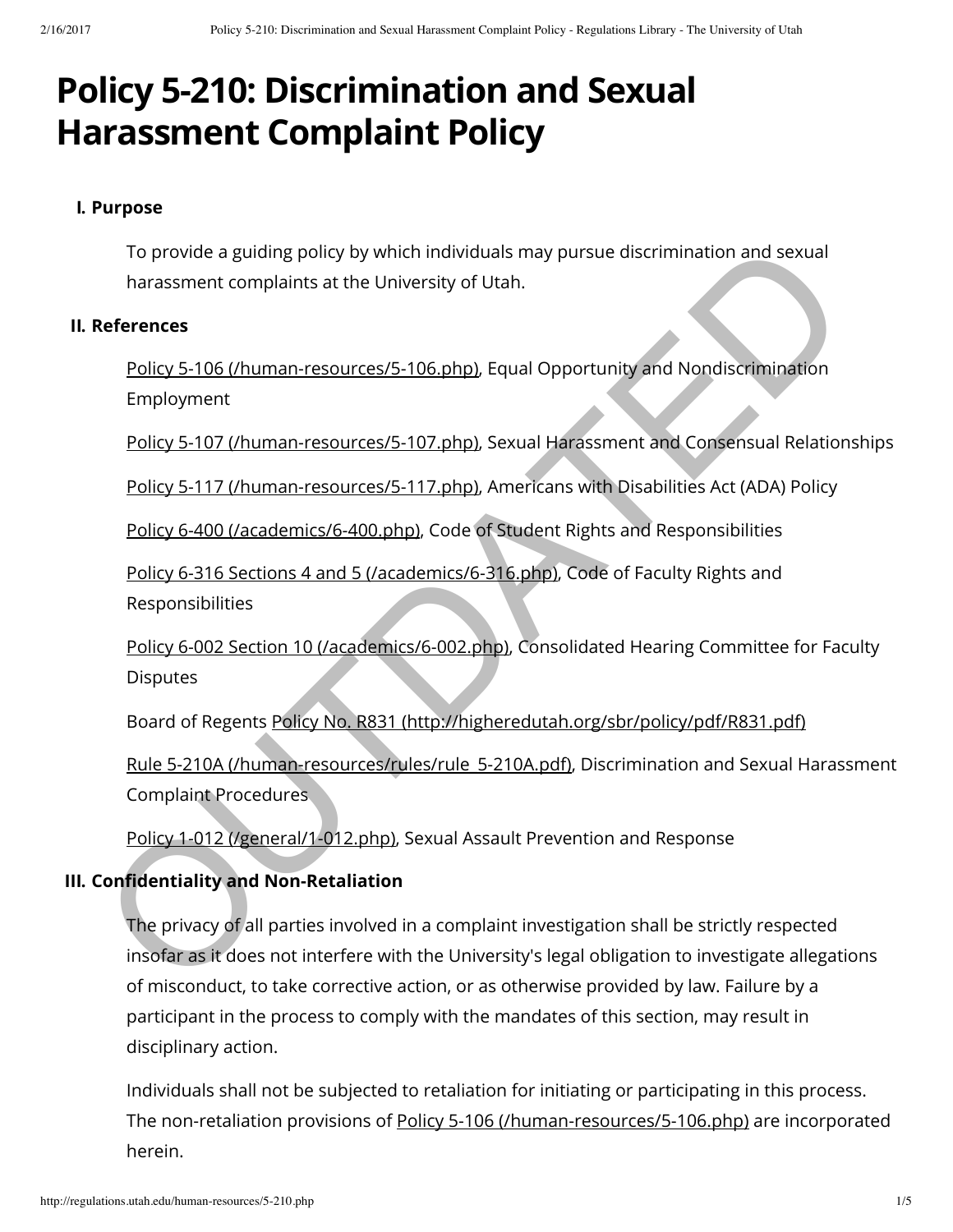## **IV. Duties to Notify**

- A. Any University representative who is contacted by an individual with a sexual harassment or discrimination issue shall advise that individual of the OEO/AA and the availability of University complaint Procedures as contained herein.
- B. Once informed of an issue related to sexual harassment or discrimination, the supervisor, chair, dean or other representative of the University shall immediately inform the OEO/AA.

## **V. Complaint, Investigation and Appeals**

A. Filing a Complaint

A written, signed complaint alleging discrimination or sexual harassment may be filed with the OEO/AA:

- 1. by any individual who believes s/he has been subjected to discrimination or sexual harassment in violation of Policy and Procedures 5-106 (/human-resources/5- 106.php), 5-107 (/human-resources/5-107.php), 5-117 (/human-resources/5-117.php), 6-400, Section I.E (/academics/6-400.php) or 6-316 Section 4 (/academics/6-316.php); or
- 2. by an administrator acting on behalf of the University alleging a violation of University discrimination/sexual harassment/ADA policy.
- B. Relationship to Other University Proceedings

All University discrimination and sexual harassment complaints must be resolved under this policy. If allegations of discrimination or sexual harassment are raised in proceedings under another established University complaint or grievance Procedure, the University administrators or faculty involved shall immediately notify the OEO/AA and shall refer the sexual harassment or discrimination complaint to the OEO/AA. During an OEO/AA investigation, all other related proceedings shall be stayed, unless the referring committee obtains approval from the director of the OEO/AA to proceed with specified tasks which are clearly separate and distinguishable from those tasks or factual bases arising pursuant to the sexual harassment or discrimination complaint. Complaint, Investigation and Appeals<br>
A. Filing a Complaint<br>
A. written, signed complaint alleging discrimination or sexual harassment may be filed<br>
the OEO/AA.<br>
1. by any individual who believes s/he has been subjected to

In cases where allegations of discrimination or sexual harassment are raised in a proceeding that could culminate in a hearing before the CHC, an EO Investigator will conduct an investigation, issue a report to the CHC, and serve in an advisory role when the CHC process continues.

C. Dismissal of a Complaint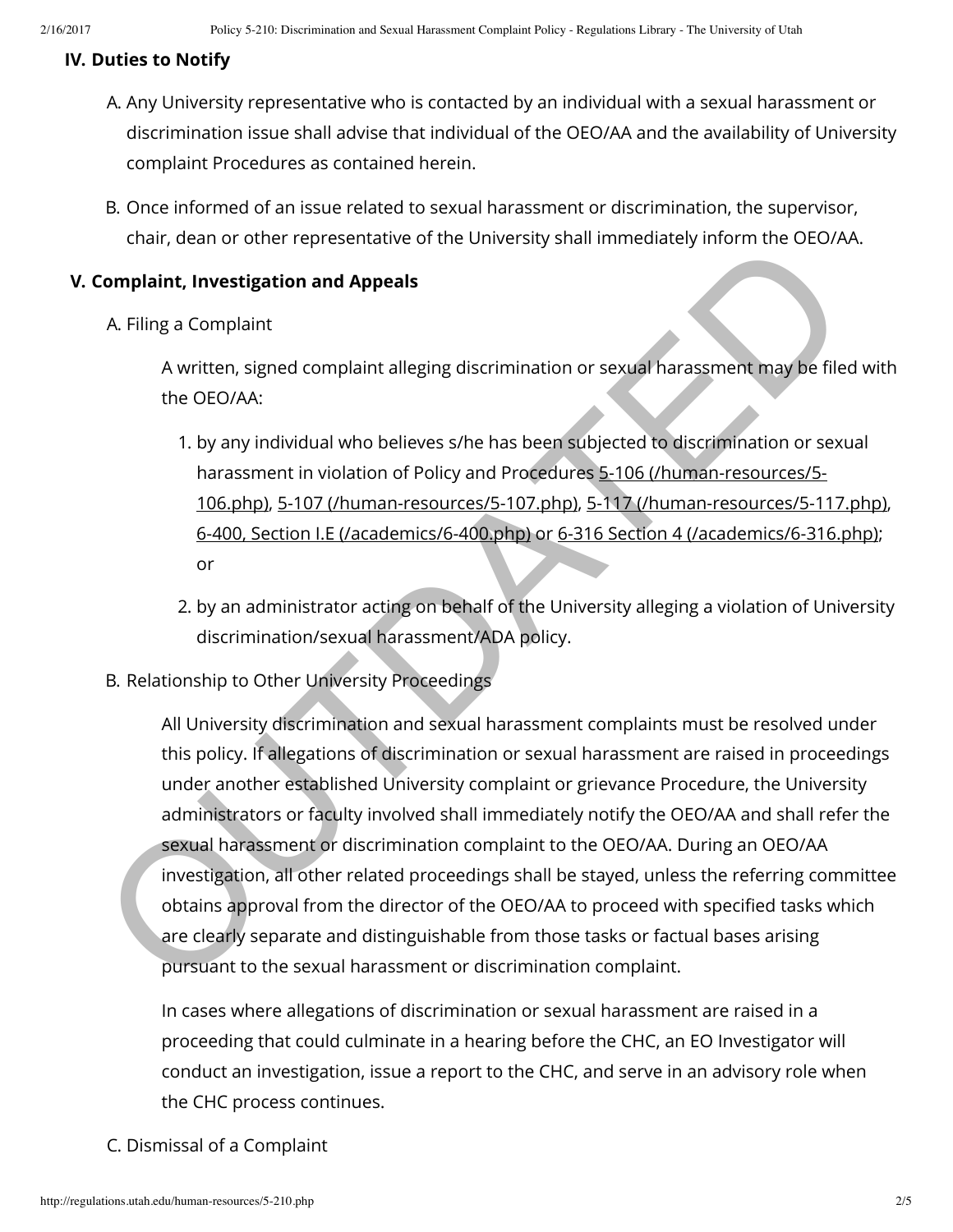A complaint that fails to state a claim of discrimination or sexual harassment, or is not timely (filed within 120 calendar days of the last alleged discriminatory act), may be dismissed by the director of the OEO/AA after an initial review. A complaint that is not timely may be accepted by the director if circumstances warrant.

D. Opportunity to Respond

The responding party shall be afforded a full opportunity to respond to the allegations.

E. Investigation, Response and Appeal Rights

The OEO/AA shall endeavor to complete its investigation as expeditiously as possible.

Reasonable time away from regular work duties during scheduled working hours shall be provided, with pay, to the parties, their representatives, or any witnesses called to testify, for time spent participating in the complaint resolution process. Time spent outside scheduled working hours is non-compensable; non-exempt employees will be compensated for time spent in case-related meetings. E. Investigation, Response and Appeal Rights<br>
The OEO/AA shall endeavor to complete its investigation as expeditiously as possible<br>
Reasonable time away from regular work duties during scheduled working hours sha<br>
provided

At the conclusion of its investigation, the OEO/AA shall provide a summary of its initial findings of fact and conclusions to the complaining party, the responding party and others as appropriate, as well as notice of right to request a hearing. Both parties to the complaint will be afforded the opportunity to respond to the investigative summary and to request a hearing.

If there is no request for a formal hearing, a copy of the investigative report shall be made available to the cognizant Vice-President, and the initial findings of the OEO/AA shall become the University's final decision on the matter.

F. Request for Hearing

If a hearing is requested by either party and the complaint has not been previously withdrawn, dismissed, settled or otherwise resolved, the matter may proceed to a hearing committee.

In cases where the OEO/AA found no violation of policy or no sanction was recommended as a result of the OEO/AA investigation, the hearing committee shall make an initial determination as to whether the matter warrants a hearing. If the committee declines to hold a hearing, either party may appeal that decision to the President.

# G. Hearing by Committee

If a hearing is held, the Committee shall submit its findings, conclusions and recommendations to the cognizant Vice President for a determination.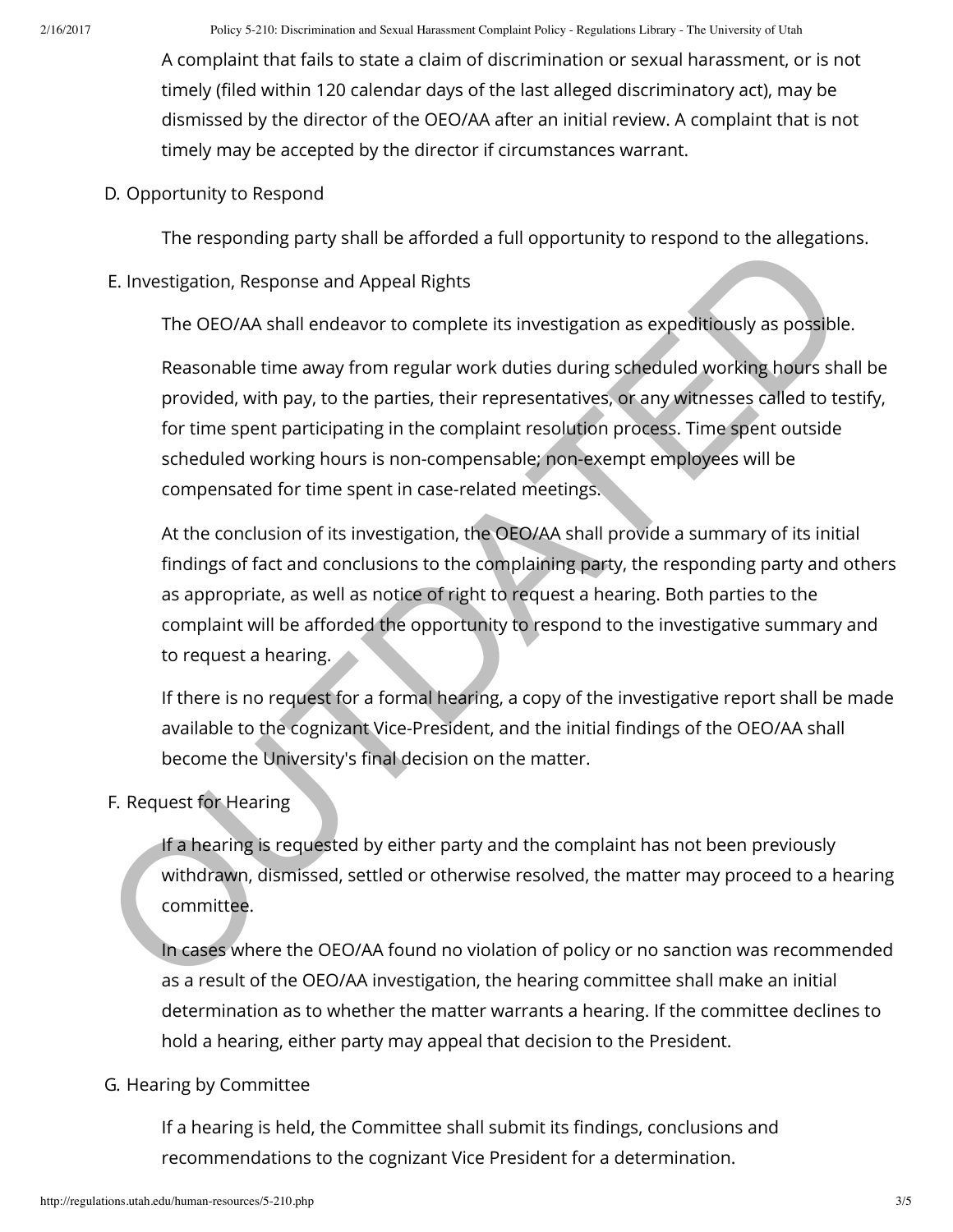2/16/2017 Policy 5-210: Discrimination and Sexual Harassment Complaint Policy - Regulations Library - The University of Utah

Both parties may be accompanied and counseled by an advisor of their choice who may be an attorney, and who may participate in the hearing as described in the applicable Procedure.

#### H. Vice Presidential Determination and Appeal

The cognizant Vice President shall provide to the parties concerned notice of her/his final determination, as well as the right to request a Presidential review.

If the President of the University is the named respondent, the Vice Presidential determination will be made by an appropriate person designated by the Vice-President for Human Resources in consultation with the General Counsel.

#### I. Presidential Determination

If Presidential review is requested, the President shall issue a final decision to the parties.

In cases where the President is a respondent or otherwise involved in the decision being reviewed, the final decision will be made by an appropriate person designated by the Vice-President for Human Resources in consultation with the General Counsel.

#### **VI. Annual Report**

The OEO/AA shall issue an annual report to the President summarizing the nature and types of complaints filed pursuant to this policy, the identity of the parties by category (faculty, staff, student, participant) and the ultimate disposition of the complaints. The names and identities of the parties shall not be released. The annual report shall be made available to the University community. determination, as well as unit give to request a resolution the Viewer Presidential<br>
If the President of the University is the named respondent, the Vice-Preside<br>
determination will be made by an appropriate person designa

# **VII. Changes to Procedures**

Any substantive change to the Procedures associated with this policy shall be made with the approval of the President's Cabinet, the Executive Committee of the Academic Senate and the Executive Committee of UUSAC.

# **VIII. Contact**

Policy Owner: Questions about this Policy and any related Rules, Procedures and Guidelines should be directed to the Director of Equal Opportunity/Affirmative Action (/info/index.php#5).

Policy Officer: Only the [Vice President for Human Resources \(/info/index.php#5\)o](http://regulations.utah.edu/info/index.php#5)r his/her designee has the authority to grant exceptions to this Policy.

# **IX. History**